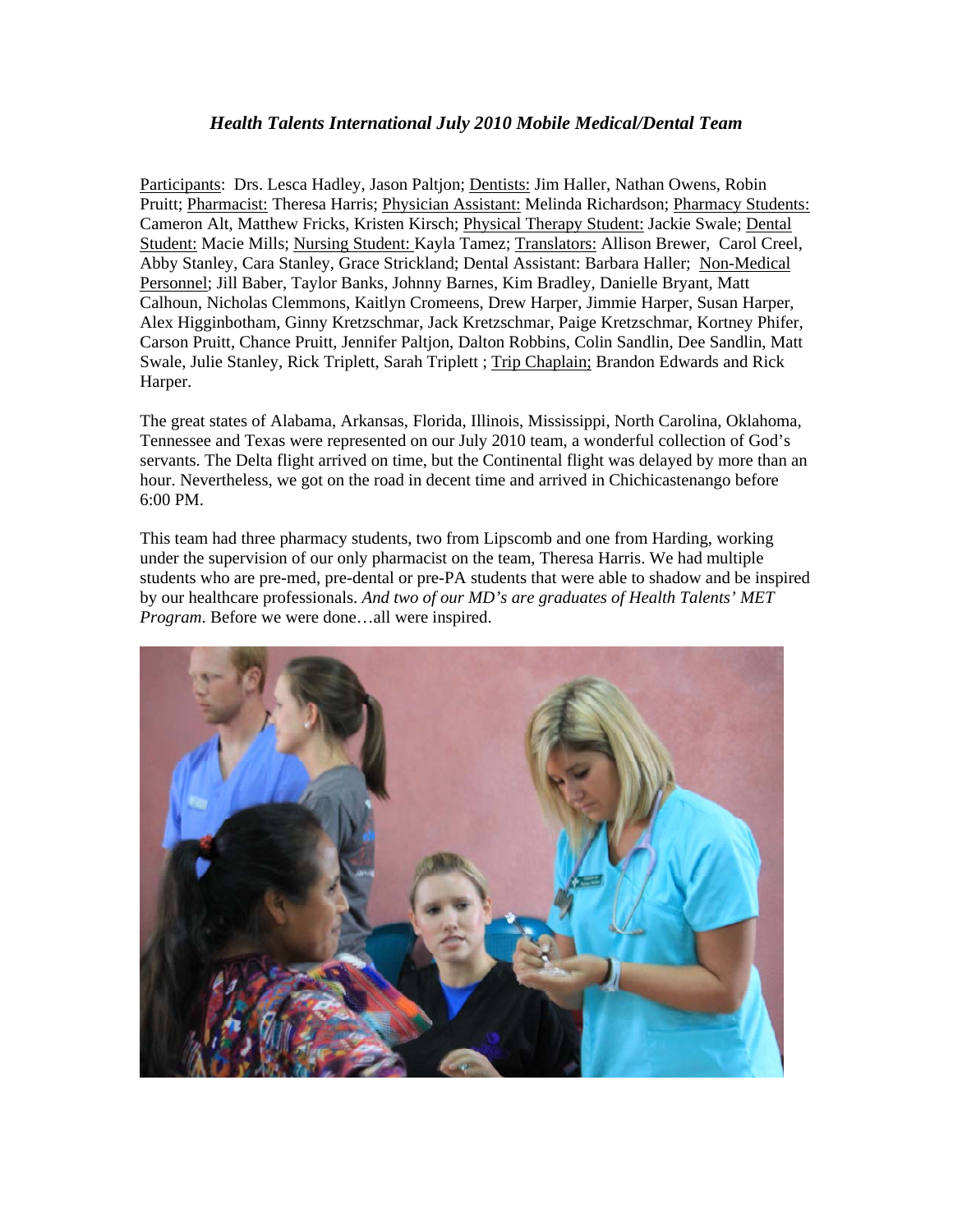We divided into three groups on Thursday morning with the smallest group going to Clinica Caris and the other teams were evenly split. This year, we provided wellness exams to children in our ABC Program in at least one community each day and on Thursday, it was Mactzul Sexto. Team three went to Panaxit and between the three clinics we cared for more than three hundred medical and dental patients…and Clinica Caris' exterior was repainted.

We met that evening after supper for a time of prayer, singing and devotion. We reviewed the day, heard a bit about Health Talents overall ministry and made plans for the next day. Brandon Edwards, our trip chaplain, provided us with nightly thoughts that were insightful, encouraging and designed to keep us in tune with our great God. Jimmie Harper took the lead in our song service and enlisted the support of other youth over the course of our time together.

Friday, Day Two of Clinics: We worked in two teams with Team A going to Mactzul Segundo and Team B to Mactzul Quinto. The Mactzul Segundo team followed the pattern set in Mactzul Sexto and provided wellness exams to our ABC children. Our dental teams ran like well oiled machines with Drs. Nathan Owens, Jim Haller and Robin Pruitt combining forces with our fulltime physician, Dr. Macos Lux. Dr. Robin Pruitt kept a bevy of teens busy assisting him and two of our team, Allison Brewer and Taylor Banks are heading to dental school in another year, so this was a truly enriching experience for them.



Both of the churches where we held clinic today are in the midst of building new church buildings and several in our team were able to work alongside members from the local church and assist. Johnny Barnes and Rick Triplett tried their hand and plastering cement at Mactzul Segundo and half a dozen others moved several tons of cement blocks…building a pyramid in the process for fun, at Mactzul Quinto. Once again, we cared for more than three hundred patients today, really working our dental teams as they cared for a bit less than two hundred.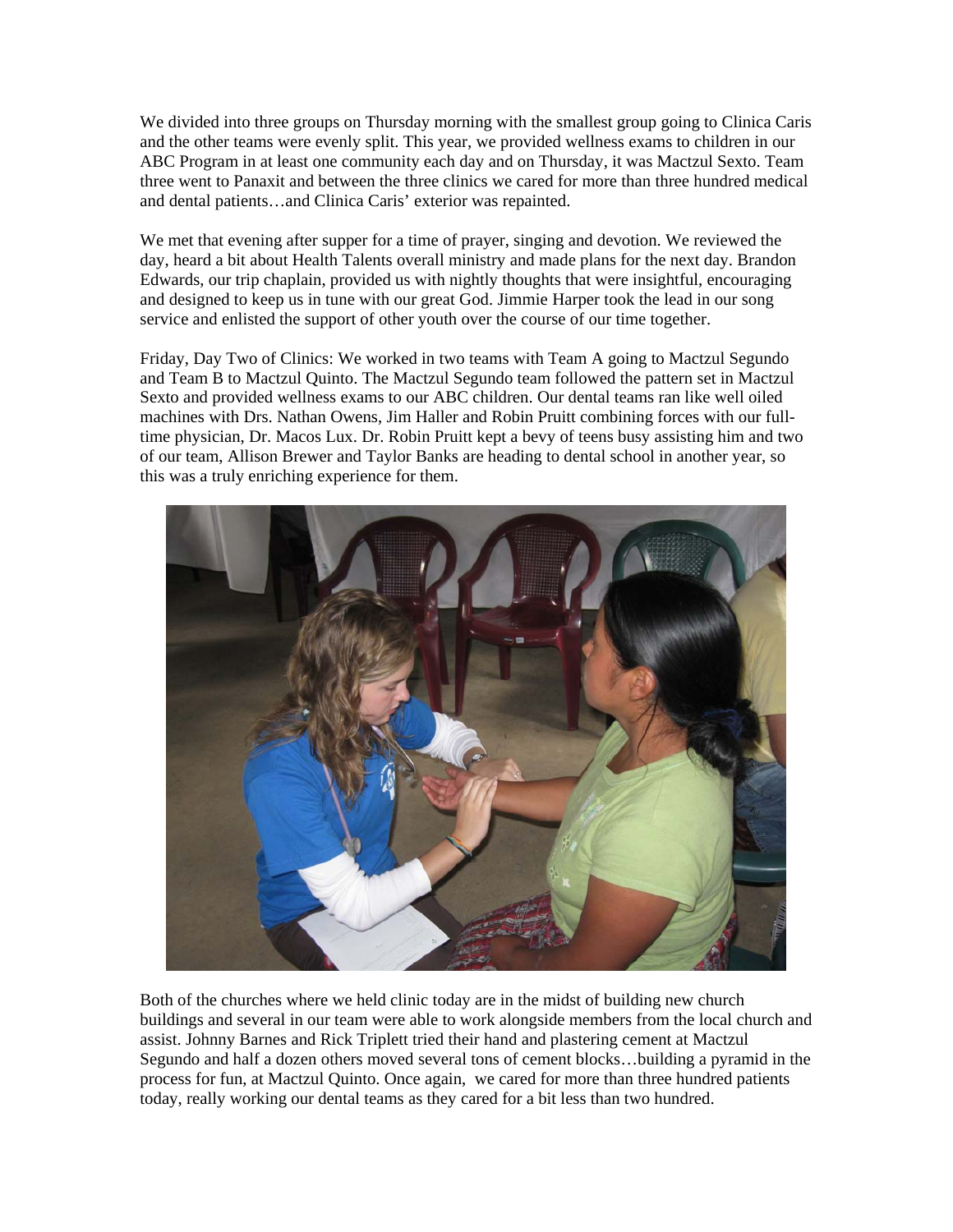Saturday, Day Three, we continued with our two team format with teams with Team A going to Chuchipaca and team Team B to Paxot Segundo. We saw ABC children at Paxot Segundo and our dental, medical and work crew were in Chuchipaca. The Chuchipaca congregation has been constructing a new building for 2-3 years and they are close to completion. Our work crew and the church members used over seventy gallons of paint on Saturday and did not spill a single drop. (They spilled or splattered several 1,000 drops.)



Sunday was a day of rest, relaxation and worship. We met together that morning for a worship service with devotional thoughts provided by Brandon and communion service by several o four youth men. Following our worship time together, most of the group went to the market and enjoyed the "Chichi" experience. Following lunch, we loaded up and traveled to Guatemala City and a final dinner together at Hotel Barcelo. Staying at the Barcelo is new to most team members and being able to have dinner and not board another bus once we arrive in Guatemala City is a nice change. An "alfromba" was on display in the lobby and captured the attention of our team members. (A sawdust work of art.)